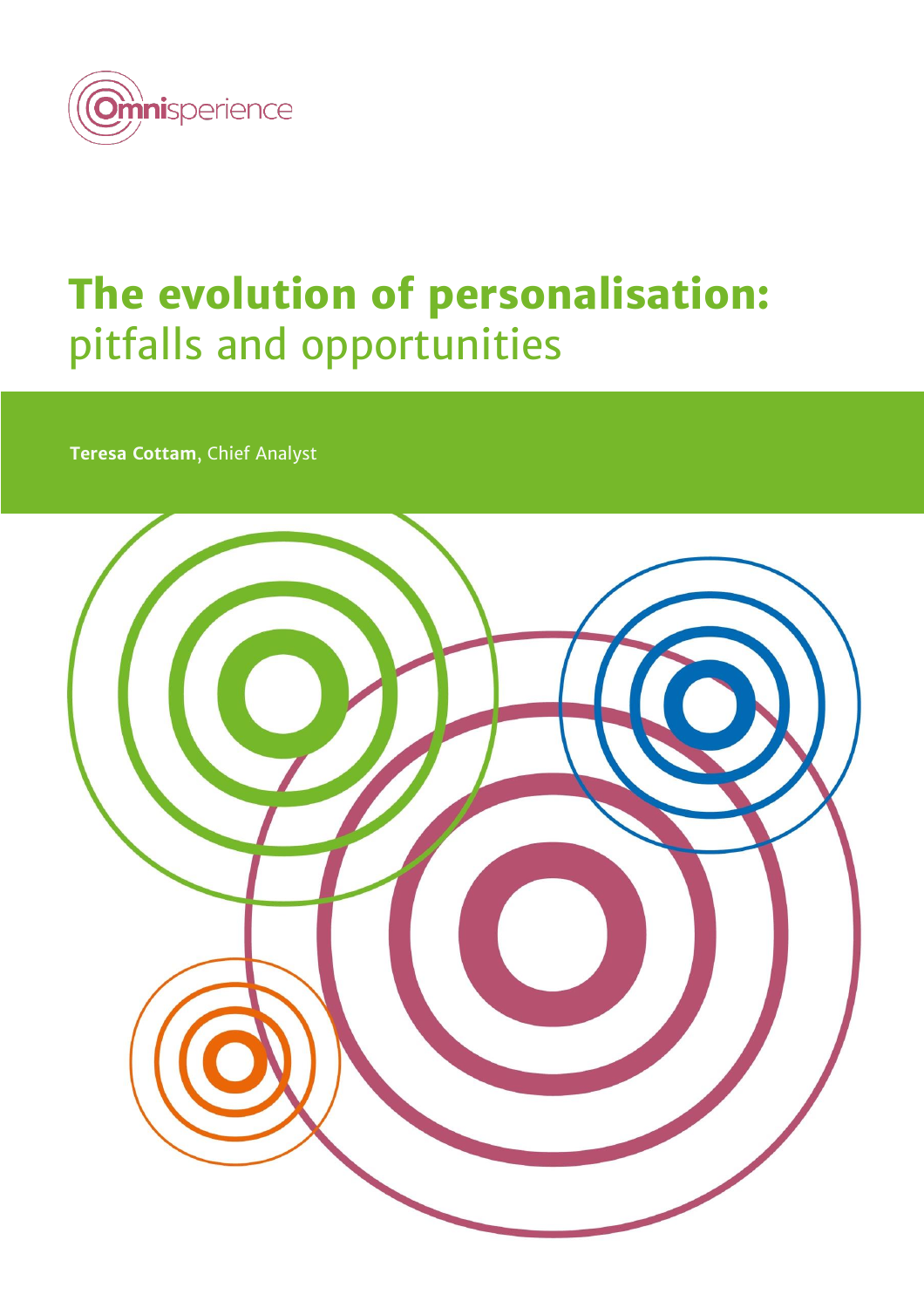*Historically, telecoms firms used to expect customers to adapt to their products, prices, timescales, offers and channels.*

### *Those days have gone.*

*To be successful, telecoms firms now need to reorient themselves around their customers – transforming from network- and organisational-centric businesses into truly customer-centric organisations.*

*Building a successful, customer-centric business means meeting evolving customer expectations by personalising offerings.* 

*But personalisation means a lot of different things and involves a range of technologies. This paper explores the evolution of personalisation and how it can differentiate the experience being delivered.*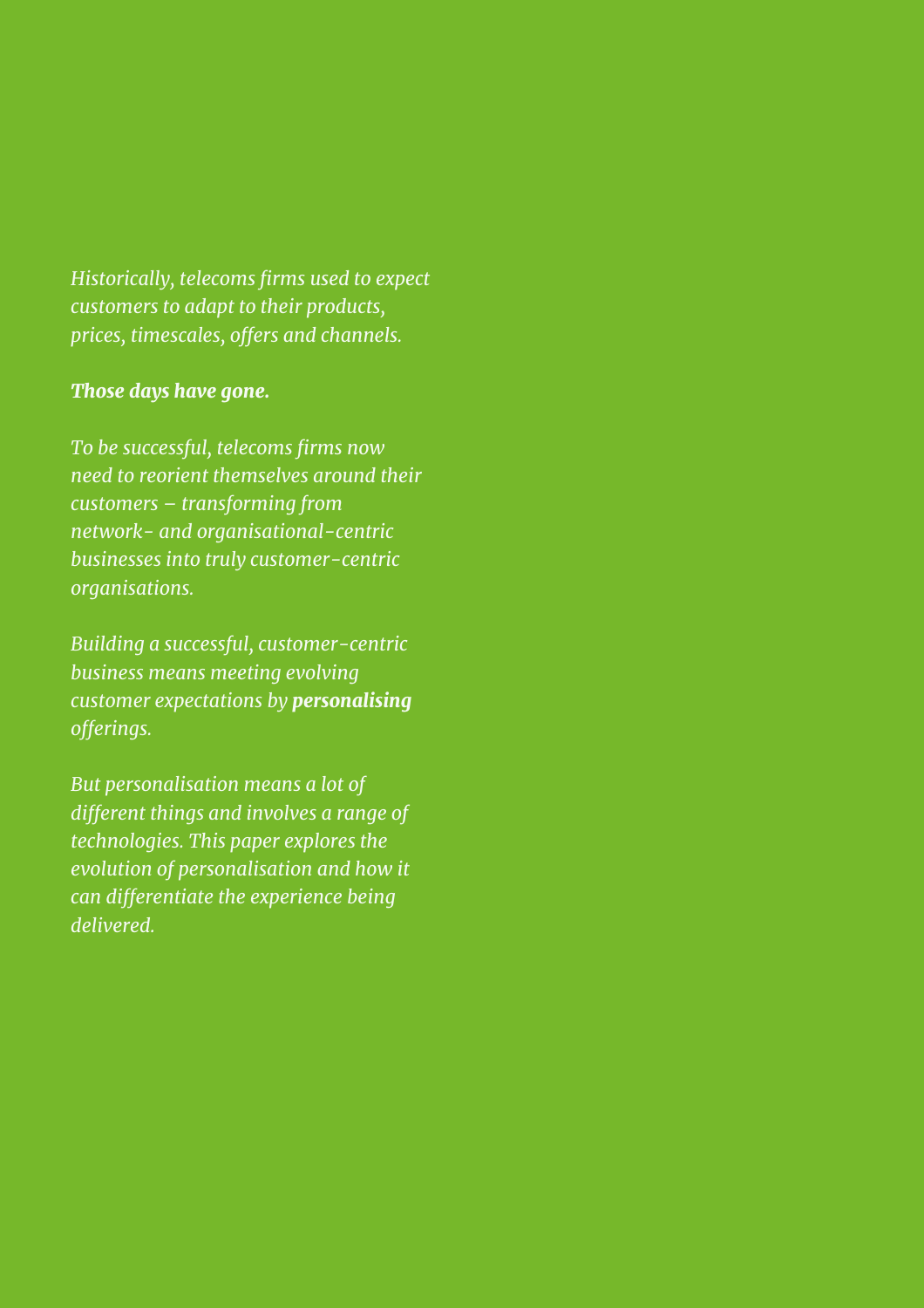

# WHY PFRSONALISE? BENEFITS AND RISKS

As an industry, telecoms is not known for customer loyalty. In fact, many customers are so disengaged that they usually only interact with their service providers when they have a problem, and that process may itself further damage the relationship – sometimes irretrievably. We know that the history of the relationship between customer and service provider, including whether the customer feels a real connection (often called 'loyalty') to the brand, affects how they will react to performance failure, whether they will stay with the service provider, and whether they will increase their spending.

However, in telecoms what appears to be loyalty is often, in fact, simply inertia with no real connection between customer and service provider. This situation has been exacerbated because service providers are frequently acquisition-focused rather than loyalty-focused – a strategy that is a relic from the early days of market expansion – creating a situation where existing customers are frequently ignored in the pursuit of onboarding new customers. This results in a cycle of churn and acquisition which has three main effects:

- it results in high acquisition costs
- it means service providers have to continually replace their customer base simply to retain market share
- it undermines trust, which is the basis for the entire relationship, and which determines the effectiveness of up-selling and cross-selling activities.

In fact, as shown in *Figure 1*, customer satisfaction with telecoms firms is often low compared to other vertical markets.

One of the key antidotes to static revenues, low satisfaction rates, stale branding and customer churn is to personalise offerings to customers. According to BCG, for example, brands offering personalised products, services or experiences grow two to three times faster than those that don't; McKinsey says that personalisation can deliver a 10-30% uplift in revenue and retention.

#### **Figure 1 Customer satisfaction with telecoms industry**

| Country                                      | <b>Telecoms</b><br>average CSAT | Position in multi-<br>sector studies       |
|----------------------------------------------|---------------------------------|--------------------------------------------|
| UK telecoms<br>sector1 <sup>1</sup>          | 74.2                            | $11th$ out of 13<br>industries             |
| US fixed line<br>telephony <sup>2</sup>      | 70.0                            | $43^{\text{rd}}$ out of $46$<br>industries |
| $US$ $ISPs2$                                 | 65.0                            | $45^{\text{th}}$ out of 46<br>industries   |
| <b>US wireless</b><br>telephony <sup>2</sup> | 74.0                            | $35th$ out of 46<br>industries             |

Source: **Omnisperience** 2020; 1. UK Customer Satisfaction Index July 2020 2. ACSI Telecommunications Report 2019-2020

These are tempting metrics for telecoms service providers. But delivering 'personalisation' is fraught with challenges and even the term is vague and misunderstood. For example, there is considerable variation in the degree of personalisation, as well as where it is applied. It is also not certain that all customers desire personalisation. Some might find it intrusive or even creepy; others might find it limiting. Personalisation is also not static – it continues to evolve both in degree and in application, as well as in terms of acceptance and expectation.

Like anything else, done badly personalisation can cause more problems than it solves. Doing it well means understanding that it is simply a tool to improve the customer experience, to remove friction and effort, and to make a customer feel valued and understood.

#### **4 benefits of personalisation**

- Better engagement.
- Increased sales.
- Decreased churn.
- Increased profitability.

### **4 risks of personalisation**

- Is perceived as intrusive, creepy or a breach of privacy.
- Narrows cross-sell opportunities and reduces impulse buy**ing**.
- Is innacurate or fails to take into account customer decision-making or changes in need.
- Gets context wrong.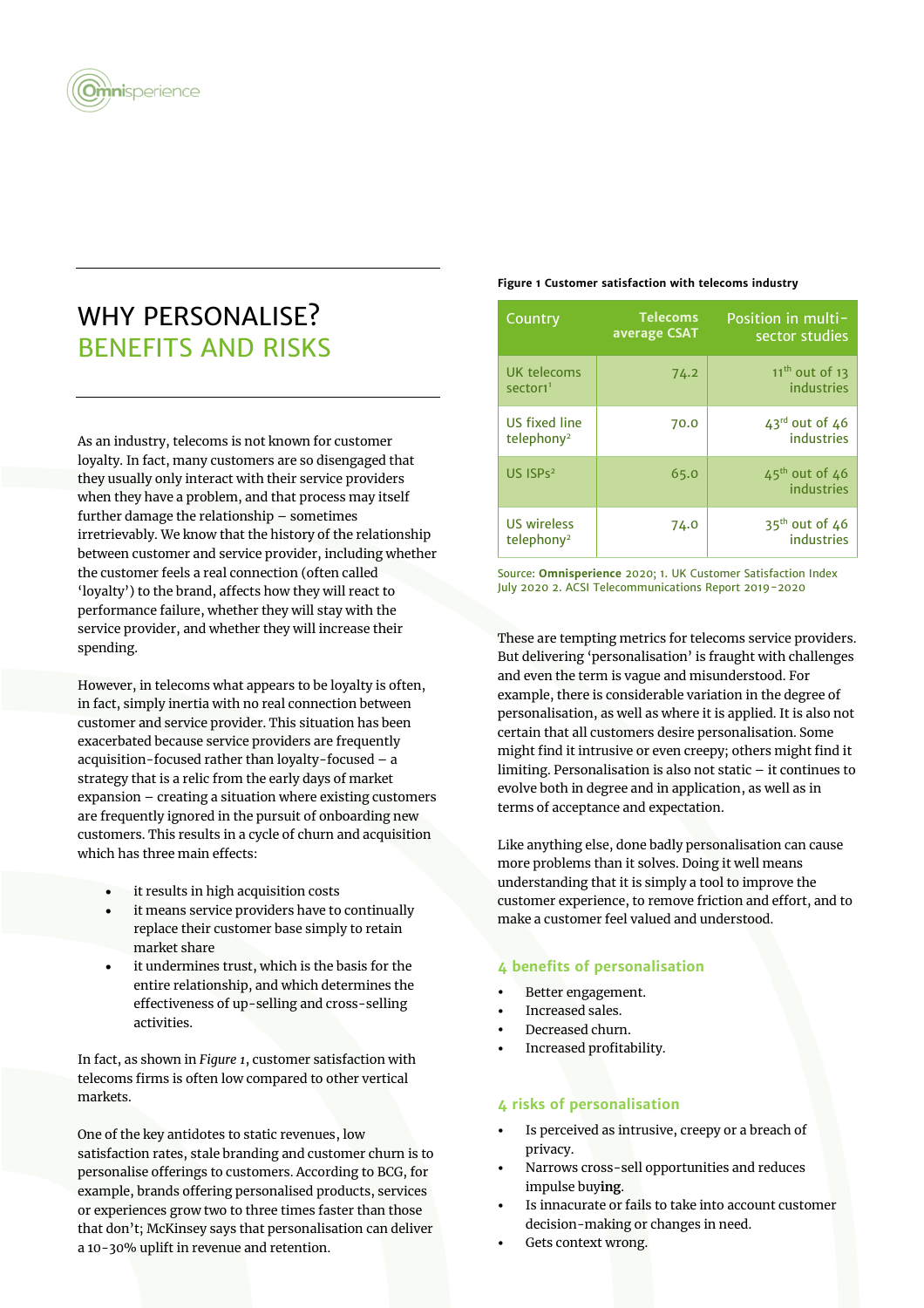

## HOW PERSONALISATION IS EVOLVING

#### **Industrialisation solved the problem of supply**

Before industrialisation all goods and experiences were personalised. Goods were made using artisan skills to the specifications of customers. But the volume of goods was limited and the cost of producing goods was high.

Industrialisation changed this by producing products at volume though mechanisation. This increased availability and decreased the cost of production. But industrialisation also resulted in a loss of tailoring, individualism and personalisation. In order to achieve economies of scale, goods needed to be the same.

At the same time, large companies set about creating processes to deliver standardisation, which resulted in consistent but generic products, services and experiences. In telecoms a good example of this is the practice of getting customer service representatives (CSRs) to adhere to a script. This speeds interactions, but also results in an almost robotic and impersonalised experience which is jarring to customers.

#### **Segmentation solved the problem of relevancy**

In order to improve their marketing, service providers began to segment their user base into smaller groups and then produce bundles, pricing and communications that were more relevant to those segments.

While better than an entirely generic approach to customers, segmentation can also result in an unsatisfactory experience. This is because it requires service providers to make assumptions about their customers based on a limited data set, resulting in communications, products and offers that still don't fit the needs of an individual customer.

#### **Personalisation boosted relevancy**

To address the issues caused by segmentation, telecoms firms began to create smaller and smaller microsegments. While personalisation was used to describe this process, it is cognate with 'tailoring' and does not necessarily infer addressing the needs of individuals.

When personalisation became more precise, as well as realtime, it began to be called 'hyperpersonalisation'. Hyperpersonalisation not only uses a wider range of data to make offerings even more relevant, but also utilises emerging technologies such as AI, chatbots, voice channels, AR and VR to deliver ever more relevant products, services and offers in realtime.

Hyperpersonalisation doesn't have to be delivered entirely by the service provider. In fact, it can also provide the tools for customers to self-configure and self-personalise offerings to their own needs.

#### **Contextualisation adds new dimensions**

Realtime technology is the critical bridge between hyperpersonalisation and contextualisation. Contexualisation takes realtime personalisation a step further by putting it within a meaningful and real context rather than treating needs and requirements as static. It adds new dimensions that enrich the experience such as place, current activities and emotional state. This enables service providers to address *ad hoc* opportunities and to approach customers when they're in the mood to buy with the right offer.

Contextualisation also adds another critical component – support for hybrid personas. This enables service providers to address customers' work, life and play needs holistically rather than seeing these as separate and siloed.

#### **Idiosyncracy adds authenticity and emotional engagement**

An idiosyncratic approach builds on what has gone before to deliver a more authentic and engaging experience to customers. Idiosyncracy delivers unique and quirky elements of content, conversation and humour that engage customers at an emotional level.

When a service provider reaches this level of personalisation they not only have a rich understanding of their customer in their current and historical context, but should also have built engagement and trust. Now they're able to delight customers by talking 'their language', and using novel and unexpected elements. Idiosyncracy is memorable because it creates an emotional reaction. It is something that is uniquely human because the current generation of AIs cannot deliver it.

However, getting technology to do the heavy lifting by providing accurate insights, enables staff to concentrate be creative and authentic in how they engage customers.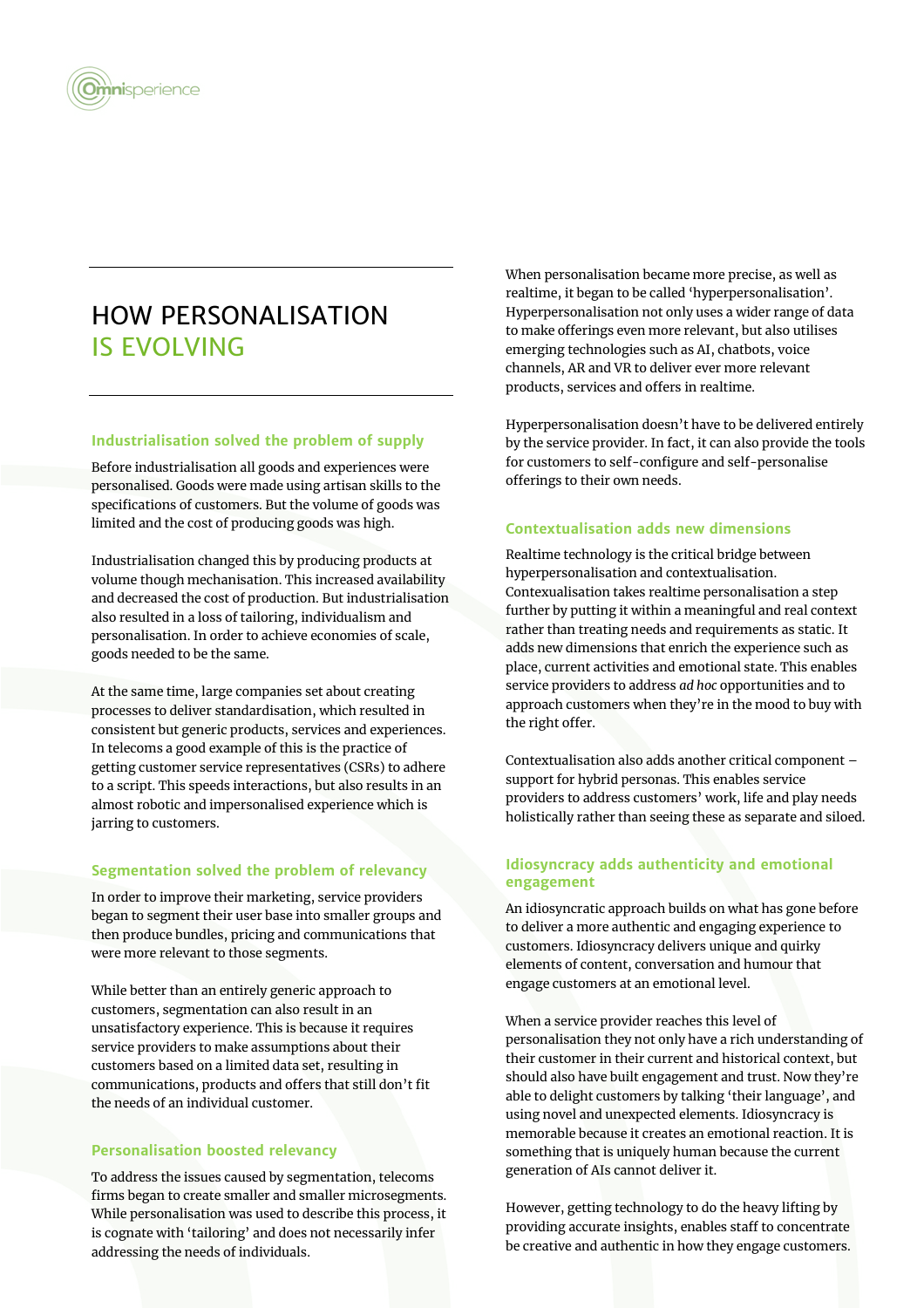# **Idiosyncratic experiences** are hyperpersonalised, contextual, authentic, quirky, memorable and ultimately unique.



**Figure 2 The evolution of idiosyncratic experience**

Source: Omnisperience 2020

### **Idiosyncratic personalisation**

- **Combines** usage, contextual and preference data in realtime, and adds novel content elements.
- It recognises that customers have hybrid personas and different needs in different contexts.
- **Its purpose** is to meaningfully engage individual customers and build more rewarding relationships.
- **It is used** to differentiate experiences, increase sales and optimise customer satisfaction.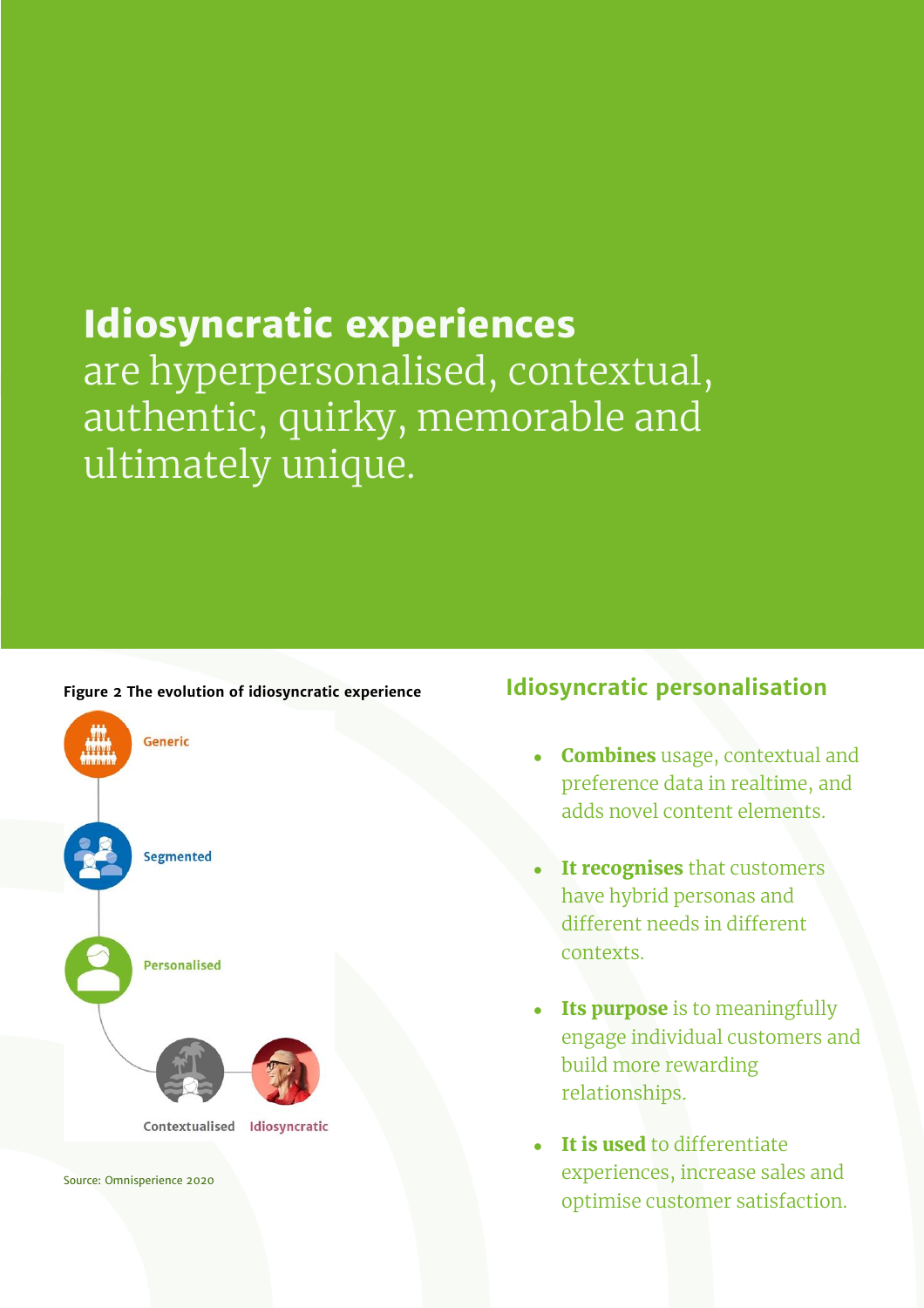# IDIOSYNCRACY in a B2B context

#### **Democratisation and consumerisation of IT**

IT has evolved beyond being the tools of certain designated employees and departments and is now essential for all employees. At the same time, there has been a rise in 'dual use' – people using devices, networks and services for both business and consumer purposes – which has been boosted by the Work from Anywhere trend, itself accelerated by the coronavirus crisis.

Business users now expect that the experience they receive in work is similar to the experience they have as a consumer. This means that they expect their idiosyncratic, highly tailored and relevant experience to continue into their working lives. Work simply becomes another context that advanced personalisation needs to take into account.

#### **Employee experience is a key trend**

The foundation of a great customer experience and successful business is a good employee experience. Happy, motivated employees deliver better business results, something that was empiracally shown by Alex Edmunds, who found that the '100 Best Companies to Work For in America' (1984-2011) consistently generated 2.3% to 3.8% higher stock returns per year than their peers<sup>3</sup>.

Workers now have a great deal of choice where to work, as the internet continues to open up access to employment and provides a platform for them to become selfemployed or to run micro or nanobusinesses. Competition for the best workers has never been fiercer and certain skills are in short supply.

This means employers have to meet their employees' needs more than ever before. Providing a generic onesize-fits-all experience is no longer adequate. Neither is a role-based approach (equivalent to segmenting the workforce) in today's increasingly flexible world of work.

A deep understanding of the employee's needs means that organisations can tailor the experience wherever their workers are working (contextualisation) to optimise employee satisfaction and effectiveness.

**91**  $\frac{O}{O}$ 

of consumers are more likely to shop with brands who recognize, remember, and provide relevant offers and recommendations<sup>4</sup>

**84**%

of customers say being treated like a person, not a number, is very important to winning their business<sup>5</sup>

**50**%

personalisation reduces customer acquisition costs by up to 50%<sup>6</sup>

<sup>x</sup>**20**

companies using advanced personalisation see a \$20 return for every \$1 invested7

Notes: 3. See 'The Link Between Job Satisfaction and Firm Value,With Implications for Corporate Social Responsibility,' Alex Edmans 4. Making it Personal, Accenture, 2018 5. State of the Connected Customer, Salesforce 6. Adweek 7. The Relevancy Group and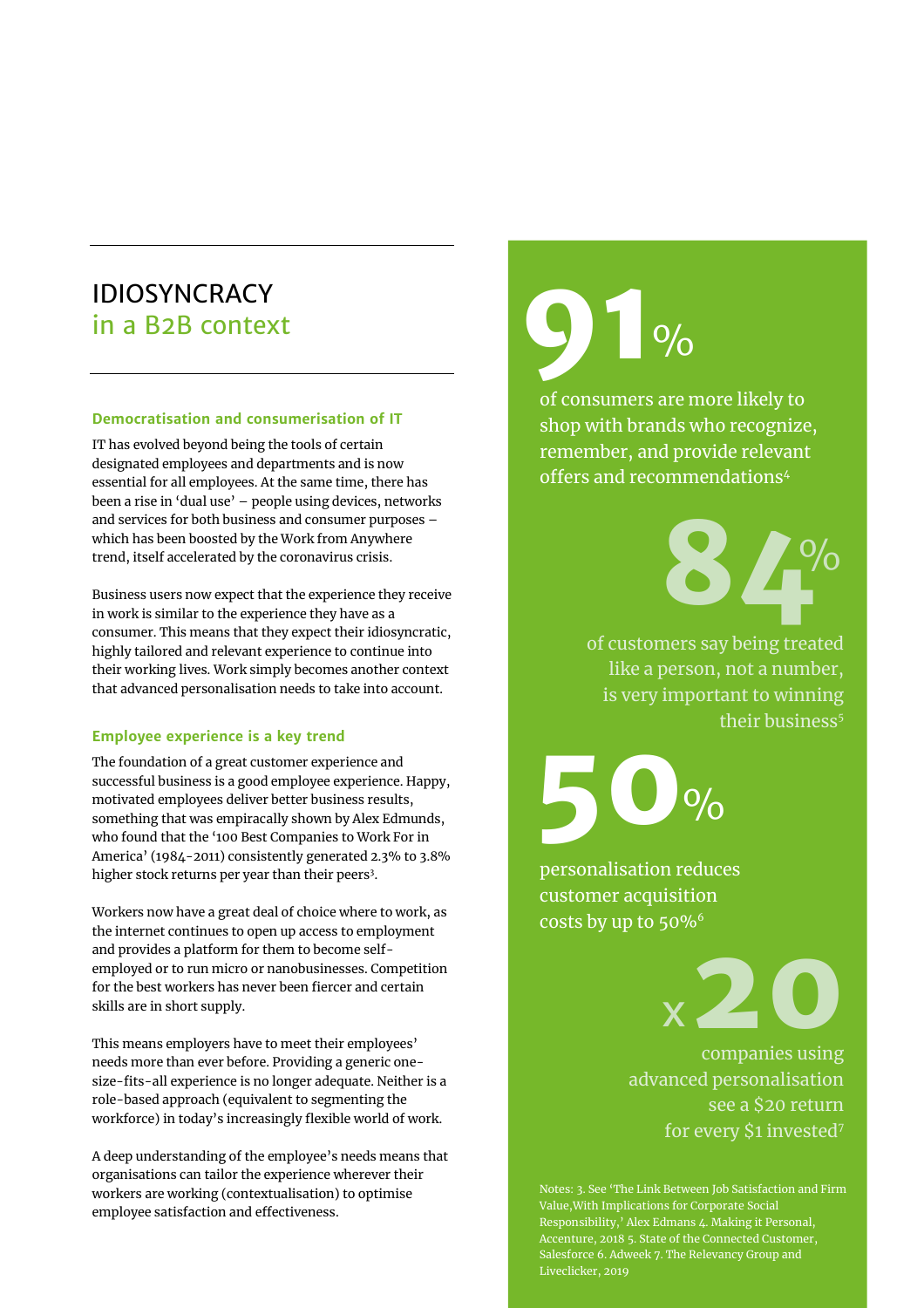

### 5 THINGS YOU SHOULD KNOW NOW

### **1.**

#### **Personalisation is not the goal but a tool to achieve the goal**

The goal is to create happy, engaged customers. Personalisation is a powerful tool to achieving this, but it should be deployed where applicable and always with a view to the main goals.

### **2.**

### **Understand the pitfalls as well as the benefits**

Personalisation done badly is intrusive, objectionable and drives customers away. Detecting that a customer is at an airport does not infer that they are about to travel (they might be collecting someone). Ultimately, the most critical data in order to fully personalise a service will come voluntarily from a customer (or not at all) and will only be offered up to those businesses a customer trusts and is engaged with.

### **3.**

### **Personalisation is not something you do to customers**

If you're thinking about how you use Big Data and AI to deliver personalisation then you're missing something. Customers need to be involved in personalisation. Personalisation cannot be based on what you perceive customers to be, or what you perceive them to need. If customers are not an intrinsic part of personalisation then you have misunderstood what you're doing. Self-configuration and self-personalisation are essential in this mix. Personalisation is something you create together, not something you impose.

# **4.**

### **Personalisation is not just about selling**

If you only use personalisation techniques to attempt to sell more, then you will fail. This is akin to a smooth-talking guy who is constantly hitting on you. It gets boring, fast. Personalisation is effective when it's used to help the customer. This means making the experience easier, more pleasant and more satisfying. Personalisation has to go beyond sales and marketing to be effective.

# **5.**

#### **Different degrees of personalisation need to be combined**

There are some areas of experience where overpersonalisation can be creepy. In others, and with permission, hyperpersonalisation can make the customer's life a lot easier. It takes human judgement and a lot of common sense to decide how deeply to personalise different aspects of experience. It isn't a choice of whether to hyperpersonalise or not; but rather where to apply deeper levels of personalisation for greater effect.

It's also important to be aware that customers' sensitivity to personalisation is dynamic and fluid. As they become used to a more tailored and relevant service their perception of personalisation, and how much of it is acceptable, will change over time.

*"Personalisation isn't new. What's new is using technology to automate and industrialise personalisation to create intimacy and engagement at scale."*

*Teresa Cottam, Chief Analyst, Omnisperience*